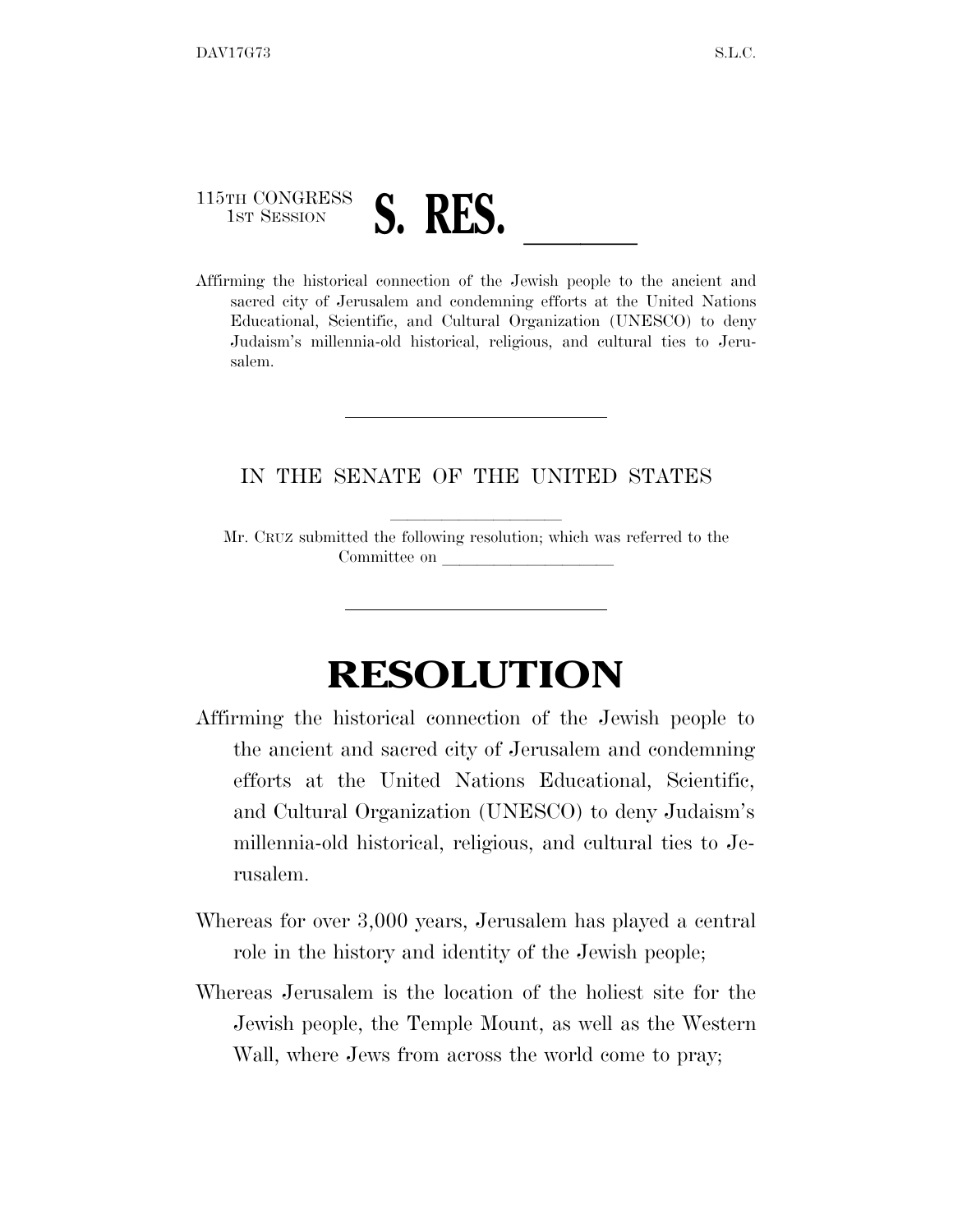- Whereas Jerusalem has been a Christian pilgrimage site for over 2,000 years, and holds considerable religious significance for Christians;
- Whereas Jerusalem is home to the third holiest site in Islam, and holds considerable religious significance for Muslims;
- Whereas Jerusalem serves as a cultural and religious inspiration to billions of people around the world;
- Whereas the United Nations Educational, Scientific, and Cultural Organization (UNESCO) has passed a series of anti-Israel resolutions in recent years regarding Jerusalem, both at the Committee level and by the Executive Board—a governing body of UNESCO;
- Whereas these biased resolutions are attempts to erase or minimize the Jewish as well as Christian historical and religious ties to Jerusalem, and unjustly single out our close ally Israel with false accusations and criticism;
- Whereas numerous archaeological excavations, such as those taking place in the City of David, Israel's most archaeologically excavated site, have uncovered a myriad of antiquities which scientifically reaffirm Jerusalem's historical significance to Judaism as well as Christianity;
- Whereas the City of David is the archaeological site of ancient Jerusalem, and is believed to be the very site recorded in the Bible upon which King David established the capital of ancient Israel;
- Whereas since 1867, there have been archaeological excavations at the site of the City of David, including international delegations of archaeologists from the United States, England, France, and Germany;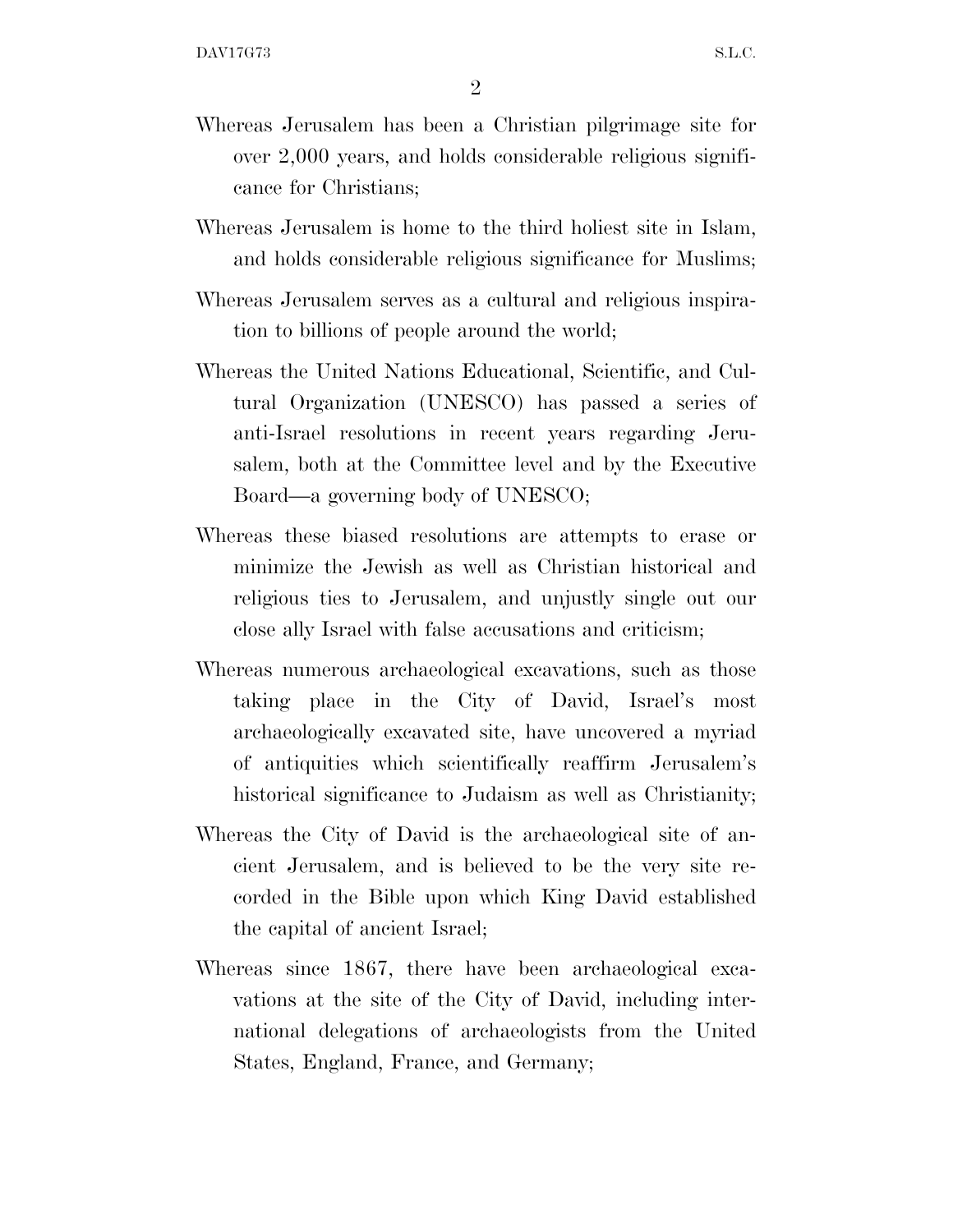3

- Whereas these excavations have unearthed antiquities from over 10 different civilizations, including Canaanite, Israelite, Roman, Byzantine, and Persian;
- Whereas the current excavations of the City of David are carried out under the auspices of the Israel Antiquities Authority, and are held to the highest scientific standards;
- Whereas among the most significant archaeological discoveries unearthed from the City of David include the Siloam Inscription (8th century B.C.E.), which recounts the preparations made by King Hezekiah of Judah for the impending Assyrian siege against Jerusalem, consistent with the Biblical account from 2 Kings; clay seal impressions/bullae (6th century B.C.E.) bearing the names of two Judean Government officials who are mentioned in the very same verse in the Bible, Jeremiah 38:1; the Pool of Siloam (1st century B.C.E.), which served during the Second Temple period as a ritual bath for the hundreds of thousands of Jewish pilgrims ascending annually to the Temple, which stood atop the Temple Mount; and the Second Temple Pilgrimage Road (1st century C.E.), which began at the Pool of Siloam and served as the main thoroughfare of Second Temple period Jerusalem that carried hundreds of thousands of people on their annual pilgrimages to the Temple;
- Whereas the Pilgrimage Road located within the City of David, which stretches 600 meters from the Pool of Siloam to the footsteps of the Western Wall, will be open to visitors upon completion of the excavation; and
- Whereas these discoveries affirm the undeniable truth that the City of David, the Western Wall, and the Temple Mount are inextricably linked together—physically, historically, and symbolically—as the bedrock of the connec-